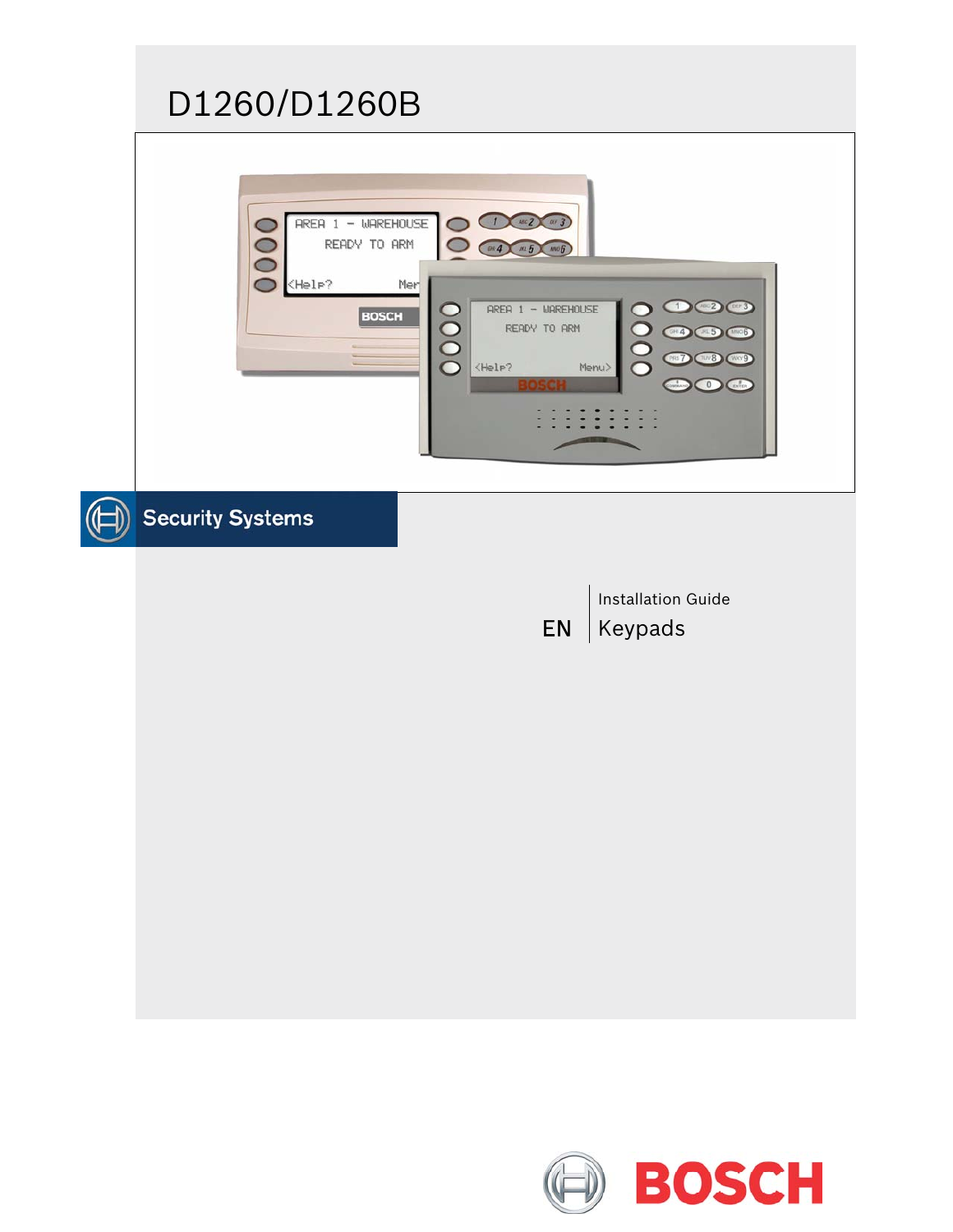# Trademarks

Microsoft® , Windows® , Windows NT® are either registered trademarks or trademarks of Microsoft Corporation in the United States and/or other countries.

CYCOLOY® is a registered trademark of General Electric Company.

POLYLAC® is a registered trademark of CHI MEI Industrial Corporation, LTD.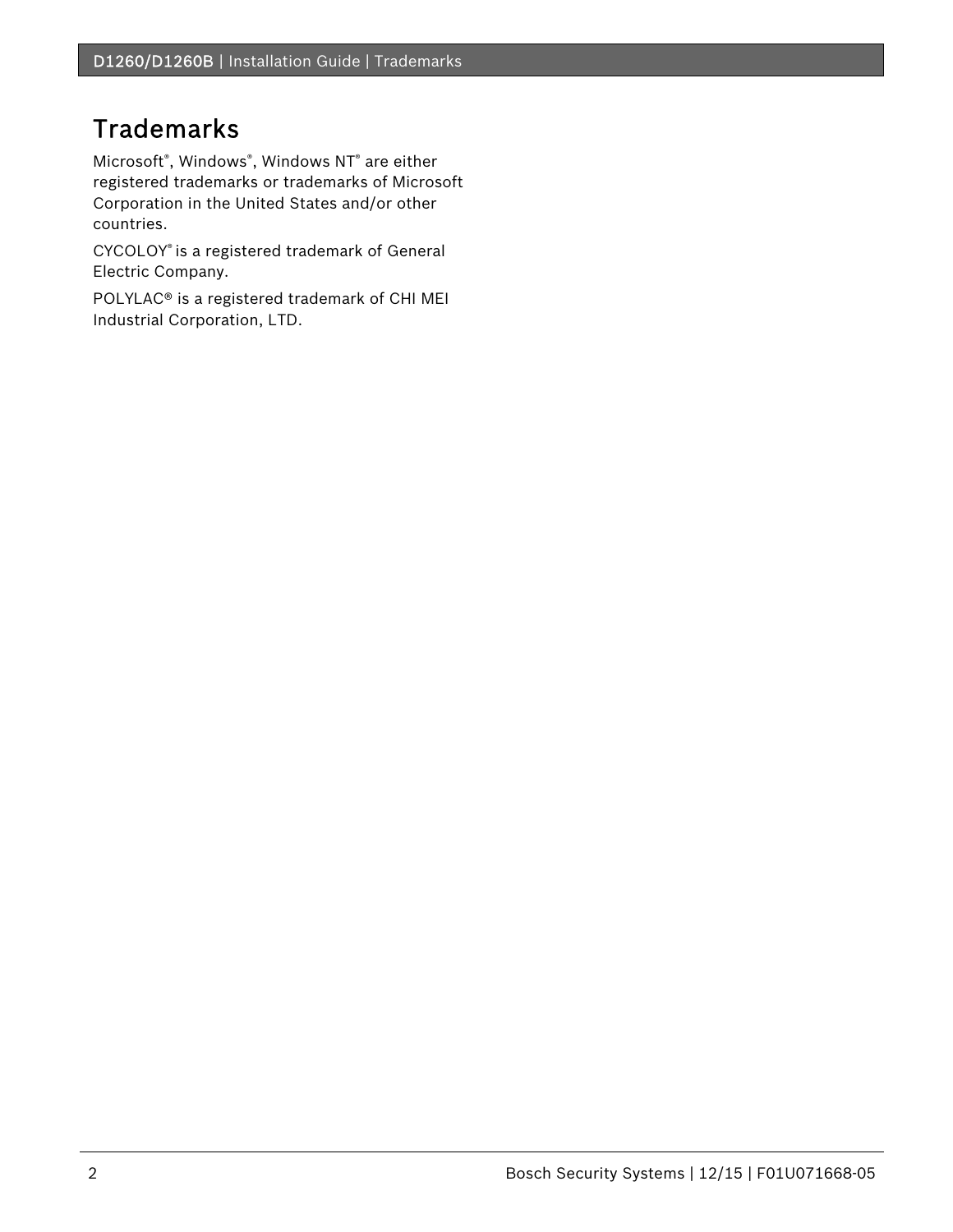# Contents

| 1.0   |                                      |  |
|-------|--------------------------------------|--|
| 1.1   |                                      |  |
| 1.2   | Other Documentation Referenced4      |  |
| 1.3   | Documentation Conventions 4          |  |
| 1.3.1 | Type Styles Used in this Manual 4    |  |
| 1.3.2 | Tips, Important Notes, Cautions and  |  |
|       |                                      |  |
| 2.0   | D1260/D1260B Overview 5              |  |
| 2.1   |                                      |  |
| 2.2   |                                      |  |
| 2.2.1 |                                      |  |
| 2.2.2 |                                      |  |
| 2.2.3 |                                      |  |
| 2.2.4 |                                      |  |
| 2.3   |                                      |  |
| 3.0   |                                      |  |
| 3.1   |                                      |  |
| 3.1.1 | Location Recommendations 9           |  |
| 3.1.2 | Mounting the Back Plate 10           |  |
| 3.2   | Setting the DIP Switch 10            |  |
| 3.3   |                                      |  |
| 3.4   |                                      |  |
| 3.5   |                                      |  |
| 4.0   | Programming the Control Panel 12     |  |
| 4.1   | Enabling the D1260/D1260B Keypad  12 |  |
| 4.2   | Programming Area Names  13           |  |
| 4.3   | <b>Programming Security Company</b>  |  |
|       |                                      |  |
| 4.3.1 | D9412x, D9412 and D9112 Control      |  |
|       |                                      |  |
| 4.3.2 | D7412x, D7412, D7212x, and D7212     |  |
|       |                                      |  |
| 4.4   | 99 + Enter "Setup?" Function 14      |  |
| 4.5   | Programming Custom Functions15       |  |
| 4.6   | Adding "Service Walk" to             |  |
|       | D7412x/D7412/D7212x/D7212 Service    |  |
| 5.0   |                                      |  |
|       |                                      |  |

# Figures

| Figure 1: D1260/D1260B Front Panels5           |  |
|------------------------------------------------|--|
| Figure 2: D1260/D1260B LCD Display6            |  |
|                                                |  |
| Figure 4: D1260/D1260B with Back Plate         |  |
|                                                |  |
| Figure 5: D1260/D1260B Back Plate Mounting     |  |
|                                                |  |
| Figure 6: D1260/D1260B DIP Switch10            |  |
| Figure 7: Call for Service Display 10          |  |
| Figure 8: Increasing and Decreasing Volume11   |  |
| Figure 9: Bosch Control Panel to Keypad Flying |  |
|                                                |  |
| Figure 10: Plugging in Wire Connector to       |  |
|                                                |  |
| Figure 11: Enhanced Command Center Prompt in   |  |
|                                                |  |
| Figure 12: Enable Display Revision Prompt in   |  |
|                                                |  |
| Figure 13: High Brightness Settings14          |  |
| Figure 14: Low Brightness Settings 14          |  |
| Figure 15: Contrast Settings15                 |  |
|                                                |  |

# Tables

| Table 1: D1260/D1260B Installation Guide     |
|----------------------------------------------|
|                                              |
| Table 2: Other Referenced Documentation4     |
|                                              |
| Table 4: D1260/D1260B Dedicated Keys6        |
|                                              |
| Table 6: D1260/D1260B DIP Switch Settings10  |
| Table 7: Area/Point Numbers and Area Text 13 |
| Table 8: D1260/D1260B Specifications17       |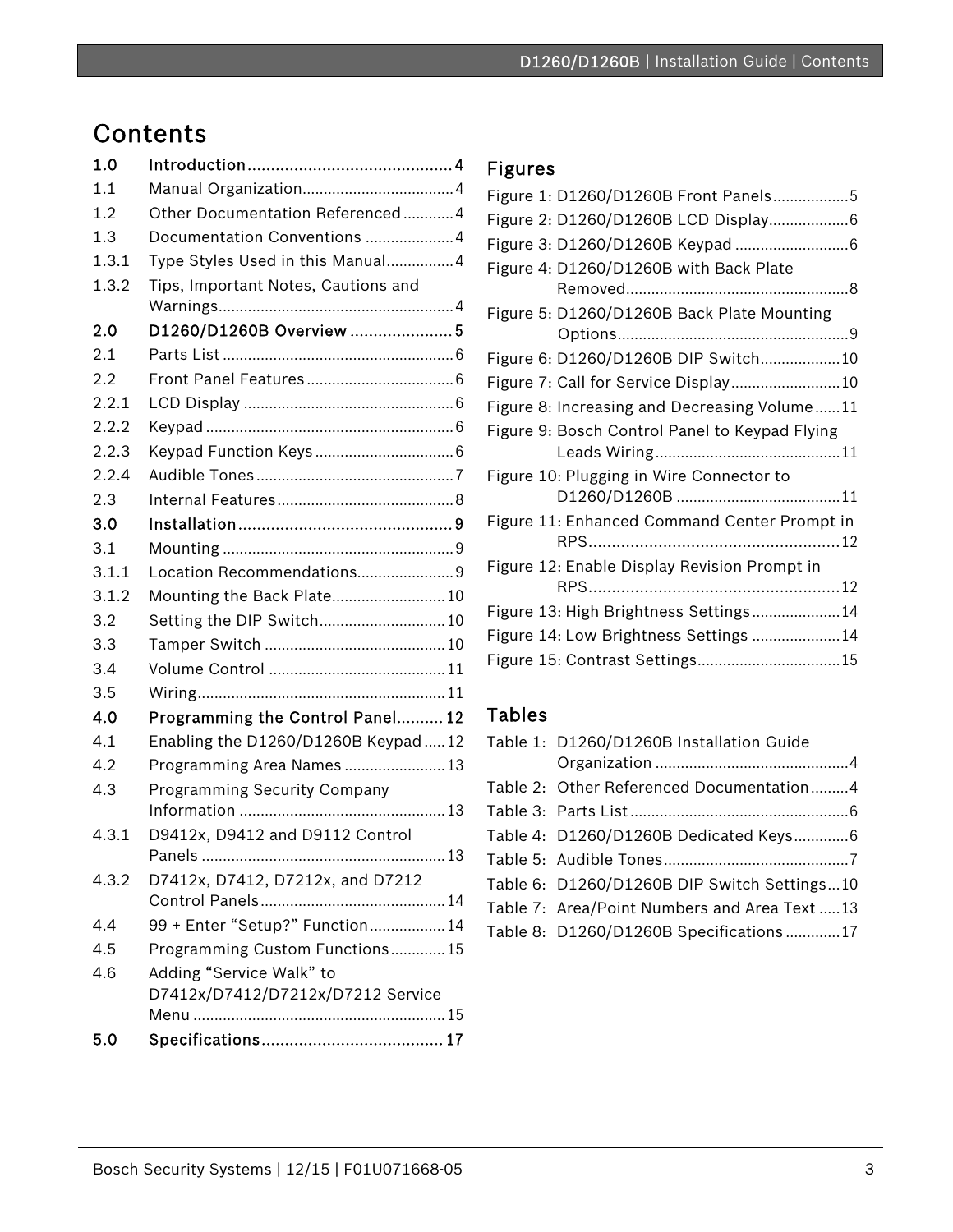# 1.0 Introduction

This manual refers to the following control panels: B9512G, B8512G, D9412GV4, D7412GV4, D7212GV4, D9412GV3, D7412GV3, D7212GV3, D9412GV2, D7412GV2, D7212GV2, D9412G, D7412G, D7212G, D9412, D7412, D9112, and D7212. In the remainder of this manual, these control panels are referred collectively as "Bosch Control Panels."

# 1.1 Manual Organization

This manual is divided into four sections:

| Table 1:       | D1260/D1260B Installation Guide<br>Organization |
|----------------|-------------------------------------------------|
|                |                                                 |
| Sectio         | Description                                     |
| n              |                                                 |
|                | Introduction                                    |
| $\overline{2}$ | Overview                                        |
| 3              | Installation                                    |
|                | Programming the Control Panel                   |

### 1.2 Other Documentation Referenced

Throughout this manual, references are made to other documentation. Refer to *Table 2* for the part numbers of the documentation that have additional information about the D1260/D1260B Keypads.

| <b>Other Referenced Documentation</b><br>Table $2:$ |                    |  |
|-----------------------------------------------------|--------------------|--|
|                                                     |                    |  |
| Name of document                                    | <b>Part Number</b> |  |
| Security System User's Guide                        | 4998122475         |  |
| D7212G Program Entry Guide                          | 4998138538         |  |
| D7212G Program Record Sheet                         | 4998138542         |  |
| D9412G/D7412G Program Entry<br>Guide                | 47775              |  |
| D9412G/D7412G Program Record<br>Sheet               | 47488              |  |

## 1.3 Documentation Conventions

### 1.3.1 Type Styles Used in this Manual

| <b>Bold text</b>             | Usually indicates selections<br>that you can use while<br>programming your control<br>panel or an important fact<br>that you should note.                          |
|------------------------------|--------------------------------------------------------------------------------------------------------------------------------------------------------------------|
| <b>Bold Italicized</b>       | Denotes notes, cautions or<br>warnings.                                                                                                                            |
| Italicized text              | Refers you to a drawing,<br>table, another section of this<br>document, or another<br>document. Also used<br>symbolizes names for<br>records that you will create. |
| <b>Courier New</b><br>Text   | Indicates what can appear on<br>the D1260/D1260B Keypads<br>display.                                                                                               |
| <b>[CAPITALIZED</b><br>TEXT] | Indicates a specific key to<br>press.                                                                                                                              |
|                              | Example: press the<br>[ENTER] key                                                                                                                                  |
|                              | Keys to press in sequence<br>appears as [COMMAND] +<br>[4]                                                                                                         |
| File→New                     | Describes a menu path in a<br>Windows-based application.                                                                                                           |
|                              | Example: select File→New<br>to create a new                                                                                                                        |
| $\mathbf{0.3.2}$             | Tips, Important Notes, Cautions and                                                                                                                                |

#### 1.3.2 Tips, Important Notes, Cautions and Warnings

Important Notes - Information for successful operation and programming. Also tips and shortcuts can be included here. Caution - These caution the operator that physical damage to the program or equipment might occur.

Warning - These warn of the possibility of physical damage to the operator.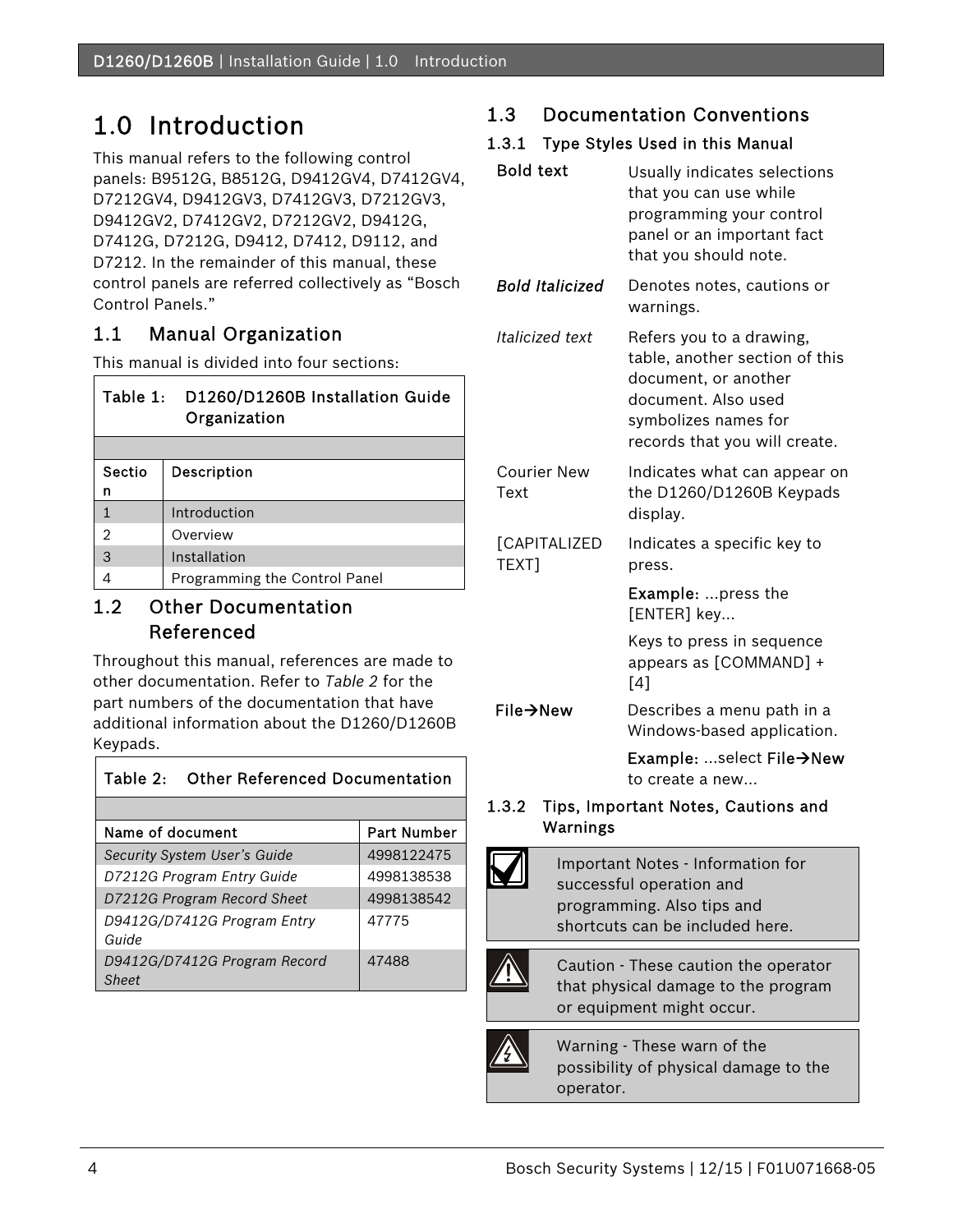# 2.0 D1260/D1260B Overview

.

The D1260/D1260B Keypad is a SDI Bus compatible device used with the Bosch Control Panels with versions 6.40 or higher.

The D1260/D1260B features a keypad with keys that illuminate when pressed, a four-line by 20 character display, and a built-in speaker that emits several distinct warning tones.

The control panel supplies all power and data requirements for the D1260/D1260B through a four-wire connection. Refer to the *Current Rating Chart for Standby Battery Calculations* provided in the approved applications compliance guide for the specific control panel used with the D1260/D1260B to determine if you need an additional power supply.

You can program the control panel to send messages identifying the supervised keypad that is in trouble to a central station receiver. To supervise a keypad, refer to the program entry guide specific to your control panel. If a keypad loses communication with the control panel for more than 15 sec, the keypad buzzes and Call for Service Contact us at: appears. Other keypads connected to the system show Service Keypad. The control panel transmits a serial device trouble report to the receiver. The keypad shows SDI FAILURE # if the Modem IIIa<sup>2</sup> communication format is used or TROUBLE ZN D if the BFSK communication format is used. For more information, refer to the *D6600 Computer Interface Manual* (P/N: 4998122703).

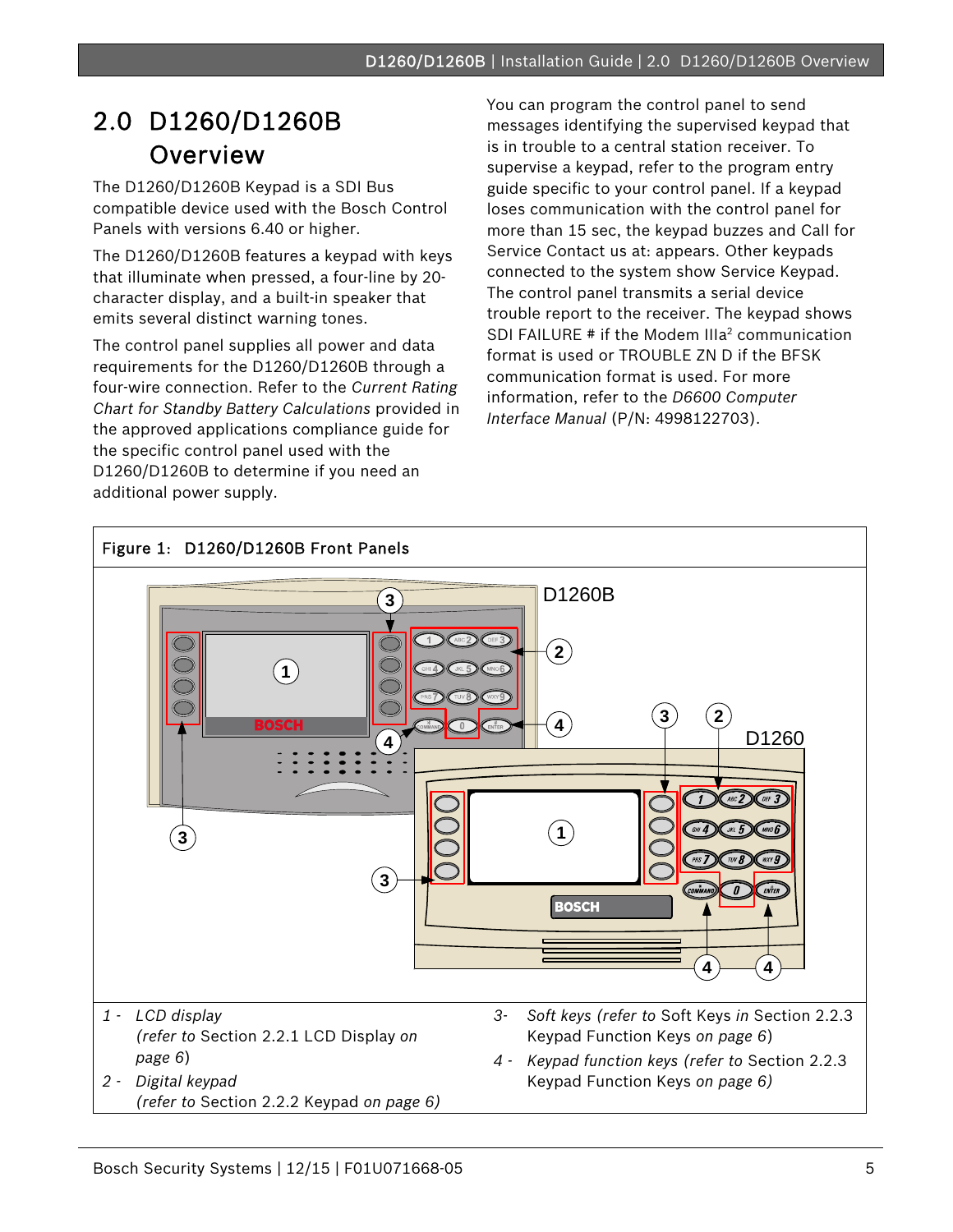## 2.1 Parts List

*Table 3* lists the items included with a D1260, D1260BLK, D1260R and D1260B Keypads.

#### Table 3: Parts List

| Qty.         | Description                                   | Part Number  |
|--------------|-----------------------------------------------|--------------|
| 1            | CD with:                                      | 4998122742B  |
|              | D1260/D1260B Owner's<br><b>Manual PDF</b>     | 50410        |
|              | D1260/D1260B<br><b>Installation Guide PDF</b> | 48101        |
|              | Security System User's<br><b>Guide PDF</b>    | 4998122475   |
|              | Adobe Acrobat Reader<br>software              | 40751C       |
| 1            | Four-wire Flying Lead<br>Connector            | 15-04298-000 |
| $\mathbf{1}$ | D1260/D1260B Installation<br>Guide            | 48101        |
| 1            | Security System User's Guide                  | 4998122475   |
| 3            | Wall Anchor (8-10 x 7/8)                      | 15053        |
| 3            | Screws #6x1.625PHC                            | 47817        |

### 2.2 Front Panel Features

#### 2.2.1 LCD Display

The D1260/D1260B Keypad displays the status of the security system using words, numbers, and symbols in its liquid crystal display (LCD). When an event occurs where the control panel is notified, the D1260/D1260B shows each event in order of its priority.



For a listing and description of the D1260/D1260B displays and command functions, refer to the *Security System User's Guide* (P/N: 4998122475).

### 2.2.2 Keypad

The D1260/D1260B Keypad features a digital keypad for entering user passcodes and executing system commands in the control panel.

## Figure 3: D1260/D1260B Keypad ABC  $2$ DEF  $3$



Please refer to the *Security System User's Guide* (P/N: 4998122475) for instructions on operating the system.

When a key is pressed, the D1260/D1260B emits a muted beep tone (refer to *Section 2.2.4 Audible Tones* on page 7) to indicate that the entry was accepted. The keypad lights and remains lit for 20 sec.

### 2.2.3 Keypad Function Keys

The D1260/D1260B has ten numeric keys, two dedicated keys (*Table 4*) and eight soft keys, for controlling your system.

#### Table 4: D1260/D1260B Dedicated Keys Key | Picture | Description D1260 D1260B  $\overline{COMMAND}$   $\left(\overline{\overline{{\mathcal{C}omMAMAD}}}\right)$  Use the [COMMAND] key in combination with one or two numeric keys to perform a function. ENTER  $\left(\overline{\text{EW}^{\#}_{\text{ERF}}}\right)$   $\left(\overline{\text{EW}^{\#}_{\text{ERF}}}\right)$  Use the [ENTER] key to complete the entry of your passcode at the keypad.

#### Soft Keys

There are eight "soft" keys, four on either side of the display (*Item 3* in *Figure 1* on page 5), for accessing menu functions. They are called soft keys because, unlike the [COMMAND] and [ENTER] keys that have a defined function, they do different actions depending on the command or function accessed.

When a selection is available, an arrow (< or >) appears next to the key. To select the function, simply press the key next to it.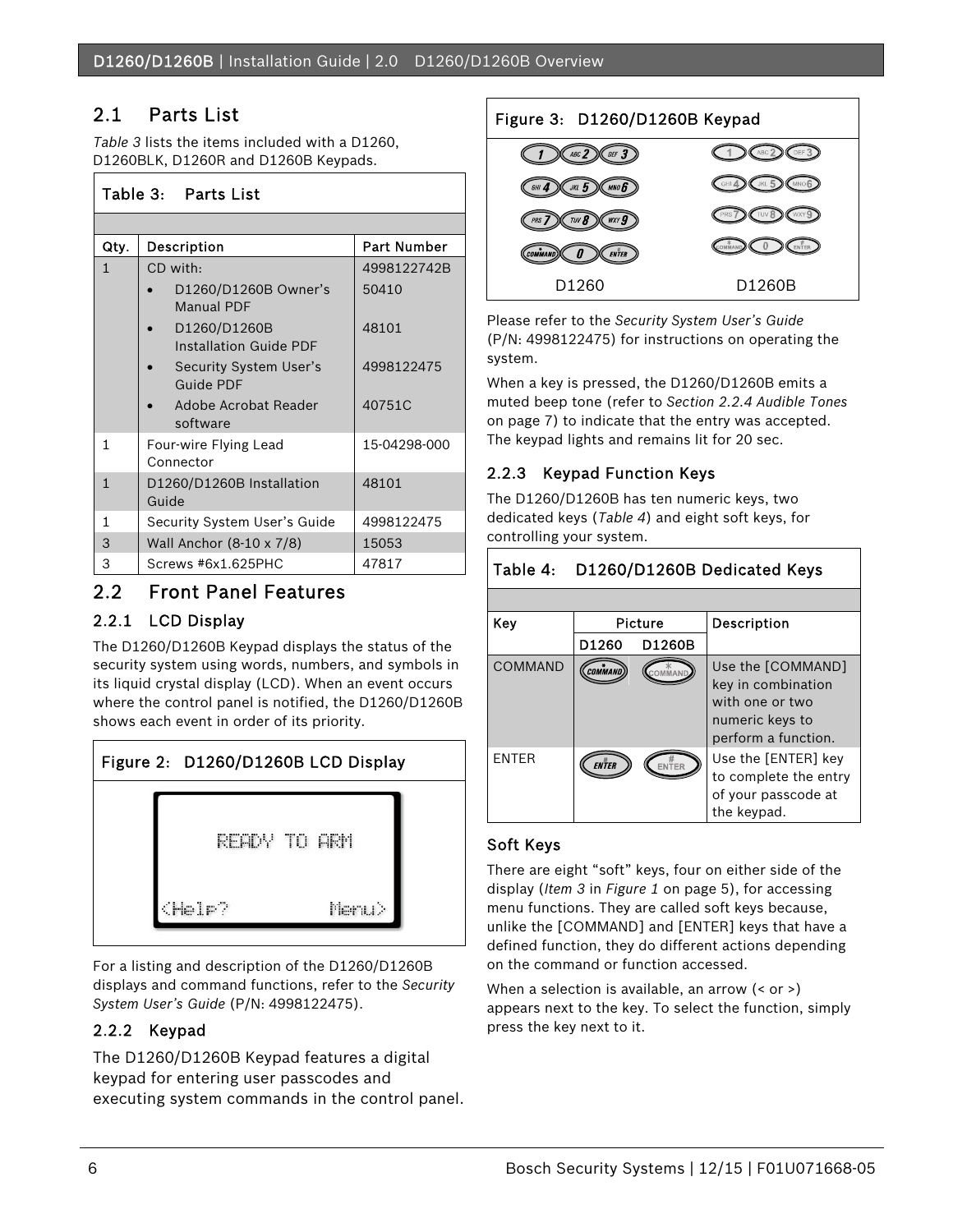#### 2.2.4 Audible Tones

.

The D1260/D1260B Keypad has a built-in speaker that produces several distinct warning tones. The user can change the speaker volume and display brightness to meet their needs. You cannot connect external annunciation devices to the D1260/D1260B. Anytime the D1260/D1260B emits an audible tone, the keypad illuminates.

Silence the audible tones in *Table 5* by entering a programmed passcode with the appropriate authority, or [COMMAND] + [4] unless otherwise noted.

| Table 5: Audible Tones  |                                                                                                                                                                                                                                                 |
|-------------------------|-------------------------------------------------------------------------------------------------------------------------------------------------------------------------------------------------------------------------------------------------|
|                         |                                                                                                                                                                                                                                                 |
| Tone                    | Description                                                                                                                                                                                                                                     |
| Fire Signal             | When an area is in fire alarm, the keypad emits a pulsed, high-pitched bell tone.                                                                                                                                                               |
| <b>Burglary Signal</b>  | When an area is in alarm, the keypad emits a steady, high-pitched bell tone.                                                                                                                                                                    |
| <b>Entrance Warning</b> | The keypad emits an intermittent beep tone during entry delay periods to remind<br>the user to disarm the area. This is a programmable option.                                                                                                  |
| Exit Warning            | The keypad emits an intermittent beep tone during exit delay. This is a<br>programmable option.                                                                                                                                                 |
| Invalid Key Buzz        | When an invalid key, or sequence of keys, is pressed, the keypad emits a flat buzz<br>tone.                                                                                                                                                     |
| Keypad Encoding Tone    | The keypad emits a muted beep tone as each key is pressed to indicate that the<br>entry was accepted. To disable this feature, refer to Section 3.2 Setting the DIP<br>Switch on page 10.                                                       |
| <b>Trouble Buzzer</b>   | When a trouble event occurs, such as a service alert, the keypad emits a two-tone<br>warble until you enter $[COMMAND] + [4]$ .                                                                                                                 |
| <b>Watch Tone</b>       | When you activate the Watch feature ( $[COMMAND] + [6]$ ), a single clean tweedle<br>tone alerts the user anytime a watch point is faulted. This option is programmable<br>by point. To disable the Watch Feature, press [COMMAND] + [6] again. |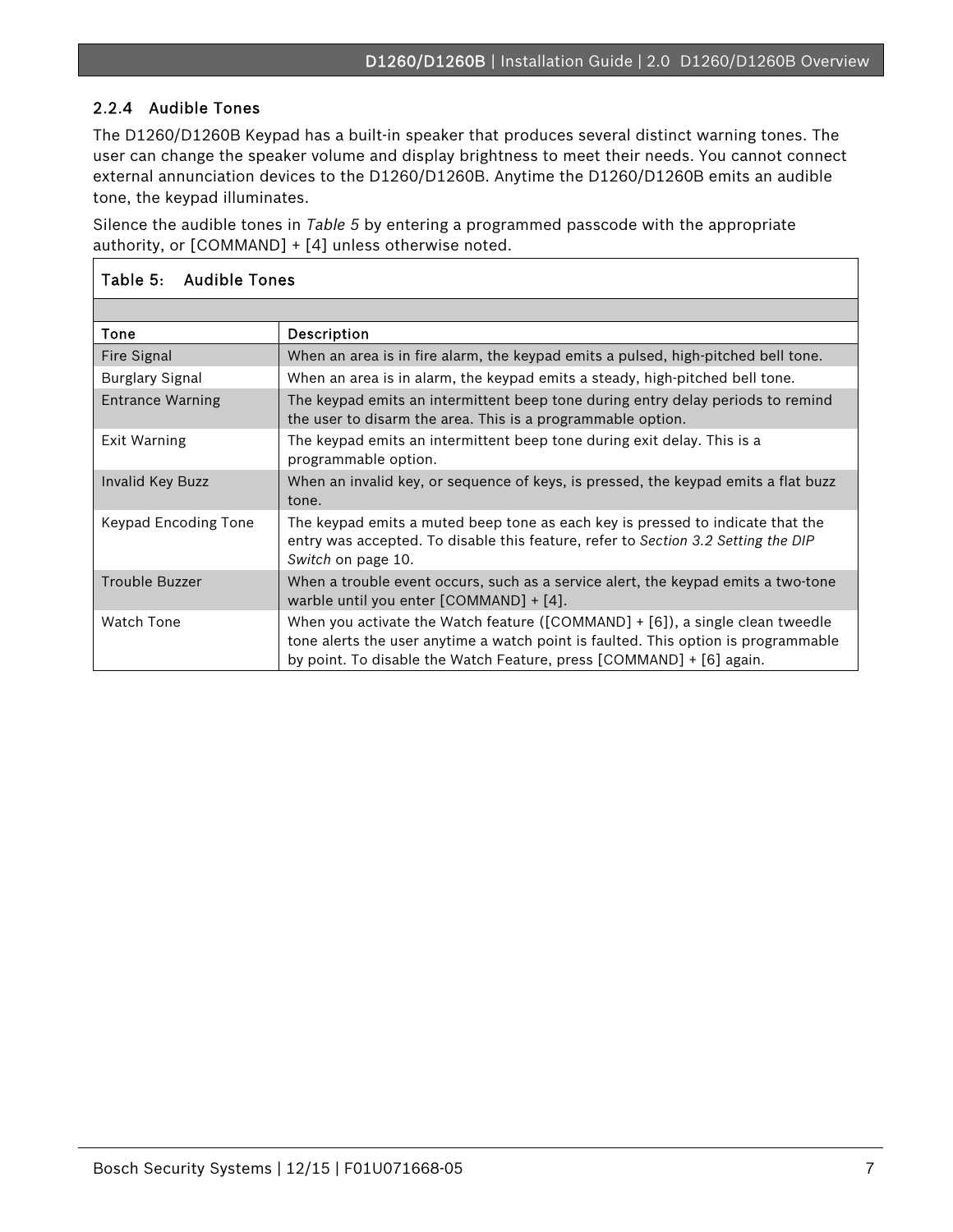## 2.3 Internal Features

To access the inside of the D1260/D1260B, the back plate must be removed. Using a small flat-blade screwdriver, gently push in the two holes in the bottom of the D1260/D1260B. As the tabs are pushed in, lift the back plate away from the rest of the unit.

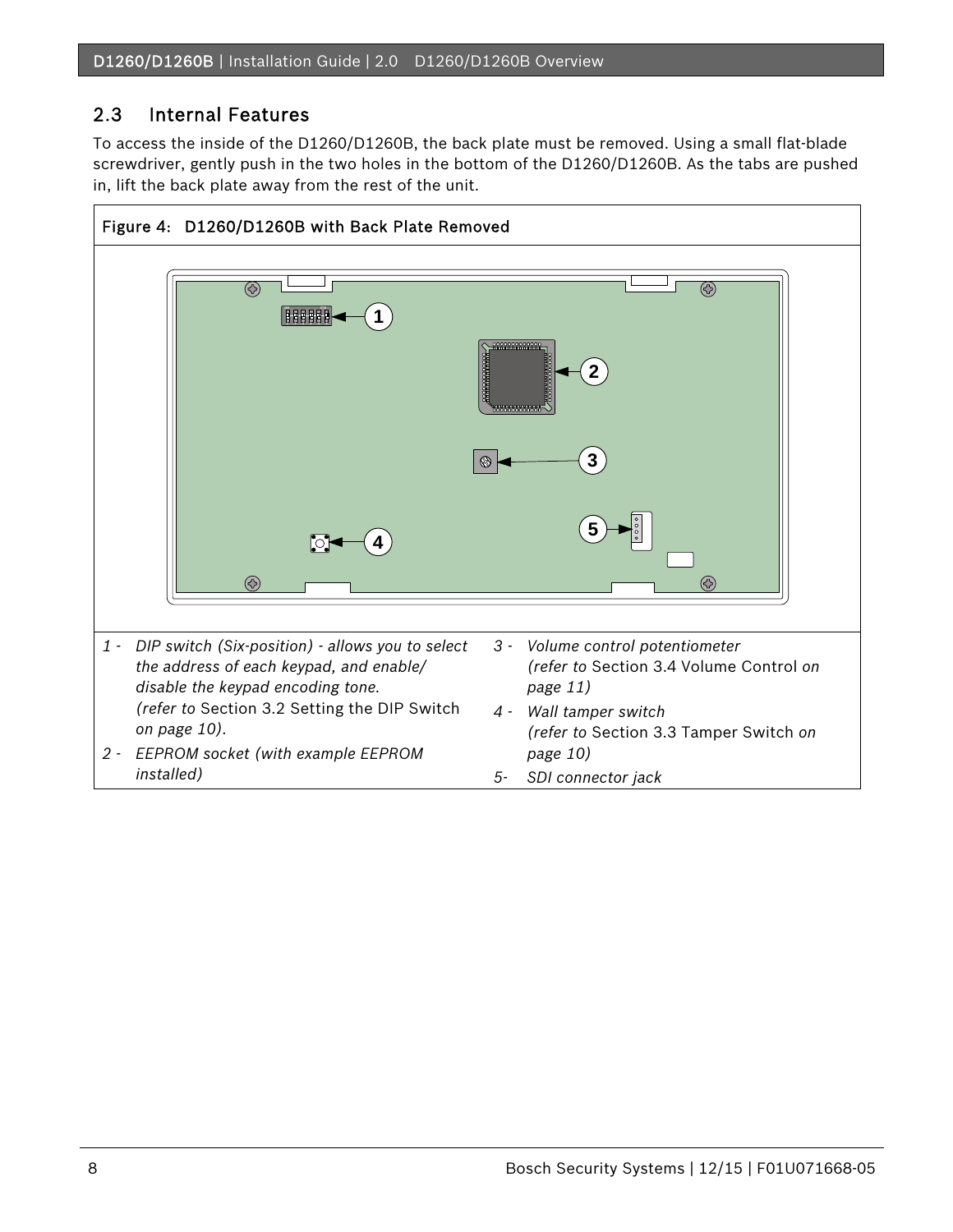# 3.0 Installation

# 3.1 Mounting

.

The D1260/D1260B Keypad is a low profile, surface-mounted unit. Install the keypad using the following optional packages:

- D56 Keypad Conduit Box Protected surface mount or flush mount
- D55 Keypad Desk Stand Desktop
- D54B-1260 Keypad Flush Mount Kit (Brass)
- D54C-1260 Keypad Flush Mount Kit (Stainless)

### 3.1.1 Location Recommendations

- Do not mount the keypad in a location in direct sunlight. Direct sunlight can interfere with the D1260/D1260B display screen visibility and damage internal components.
- Do not mount the D1260/D1260B in wet or moist locations.

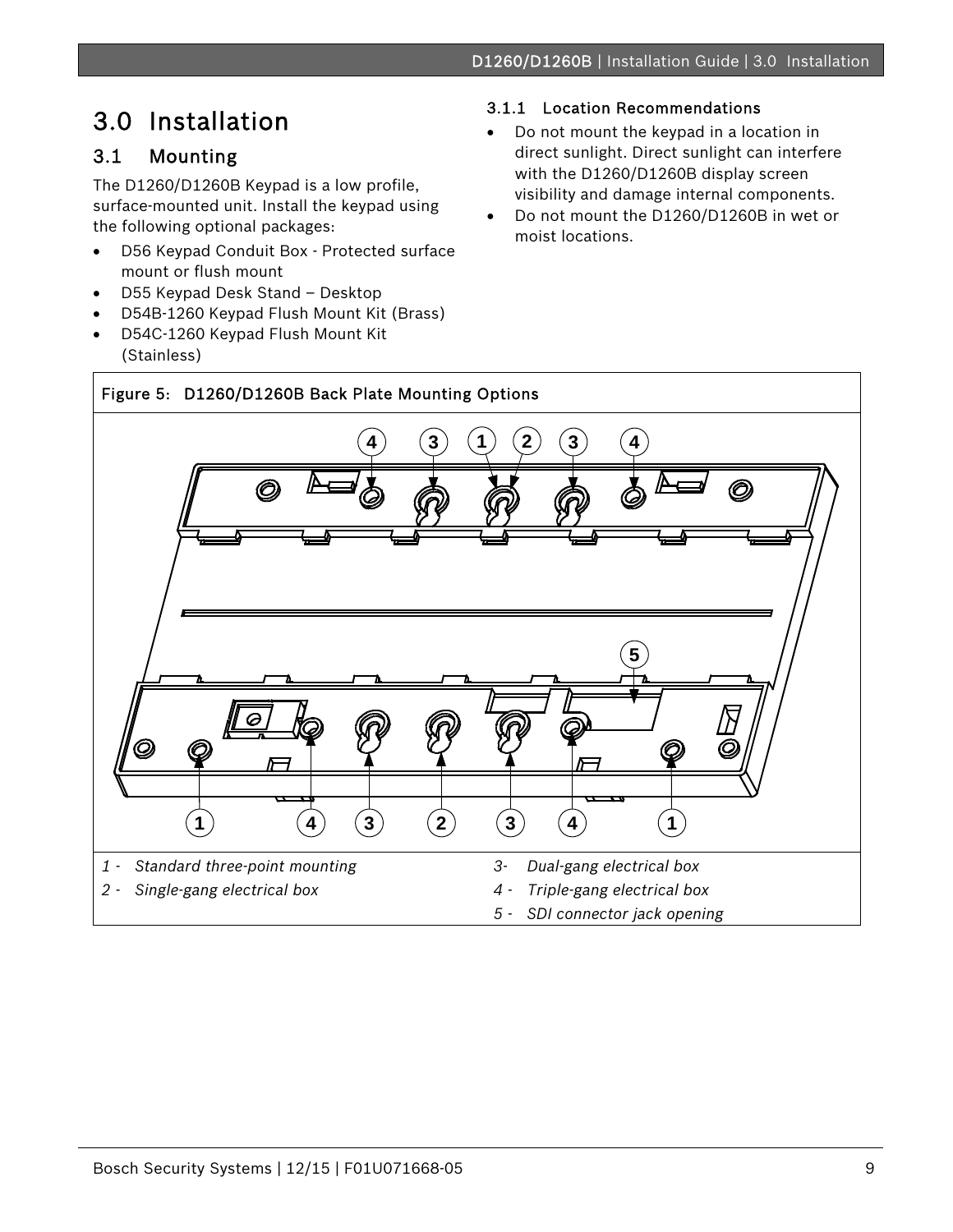### 3.1.2 Mounting the Back Plate

The back plate for the D1260/D1260B keypad has a variety of mounting holes to accommodate different mounting standards. To mount correctly the back plate:

1. Remove the back plate from the D1260/D1260B by using a flat-blade screwdriver to press the two small tabs on the bottom of the D1260/D1260B.



- 2. Lift the D1260/D1260B away from the back plate.
- 3. Determine the mounting method to use standard three-point, single, dual, or triplegang electrical boxes (*Figure 5* on page 9).
- 4. Ensure that the back plate is right-side up. The larger portion of the single- and dualgang mounting holes (*Items 2* and *3* in *Figure 5*) should face down.
- 5. Insert the four-wire flying lead (from the control panel) through the SDI connector jack (*Item* 5 in *Figure 5*) at the bottom of the mounting plate.
- 6. Line up the mounting holes with the desired mounting method.
- 7. Insert the supplied screws through the appropriate mounting holes and tighten to secure the mounting plate to the wall.

## 3.2 Setting the DIP Switch

To access the DIP switch, remove the back cover. Switches 1 through 3 assign the address for the specific keypad.





Assign each D1260/D1260B Keypad to a unique address and supervise the keypad. Switch 5 toggles the encoding tone ON and OFF. With the encoding tone turned ON, the keypad sounds a beep every time a key is pressed.

Always keep Switch 4 and 6 ON.

### Table 6: D1260/D1260B DIP Switch **Settings**

| <b>Address</b>                                                      | Switch  |                |            |    |                |                |
|---------------------------------------------------------------------|---------|----------------|------------|----|----------------|----------------|
| #                                                                   | 1       | $\overline{2}$ | 3          | 41 | 5 <sup>2</sup> | 6 <sup>1</sup> |
| $\mathbf{1}$                                                        | ON      | ON             | ON         | ON | ON             | ON             |
| $\overline{2}$                                                      | OF<br>F | ON             | ΟN         | ON | ON             | ON             |
| 3                                                                   | ON      | <b>OFF</b>     | ON         | ON | ON             | ON             |
| 4                                                                   | OF<br>F | OFF            | ON         | ON | ON             | ON             |
| 5                                                                   | ON      | <b>ON</b>      | <b>OFF</b> | ON | ON             | ON             |
| 6                                                                   | OF<br>F | ON             | OFF        | ON | ON             | ON             |
| $\overline{7}$                                                      | ON      | <b>OFF</b>     | <b>OFF</b> | ON | ON             | ON             |
| 8                                                                   | OF<br>F | OFF            | OFF        | ON | ON             | ON             |
| $1$ Always set this to the On position, $2$ Encoding Tone<br>On/Off |         |                |            |    |                |                |

## 3.3 Tamper Switch

The tamper switch, when activated, signals the keypad to send a message to the control panel. Regardless of whether the control panel supervises the keypad or not, if the keypad's tamper switch activates *Figure 7* appears. To supervise keypads, refer to the control panel's program entry guide.

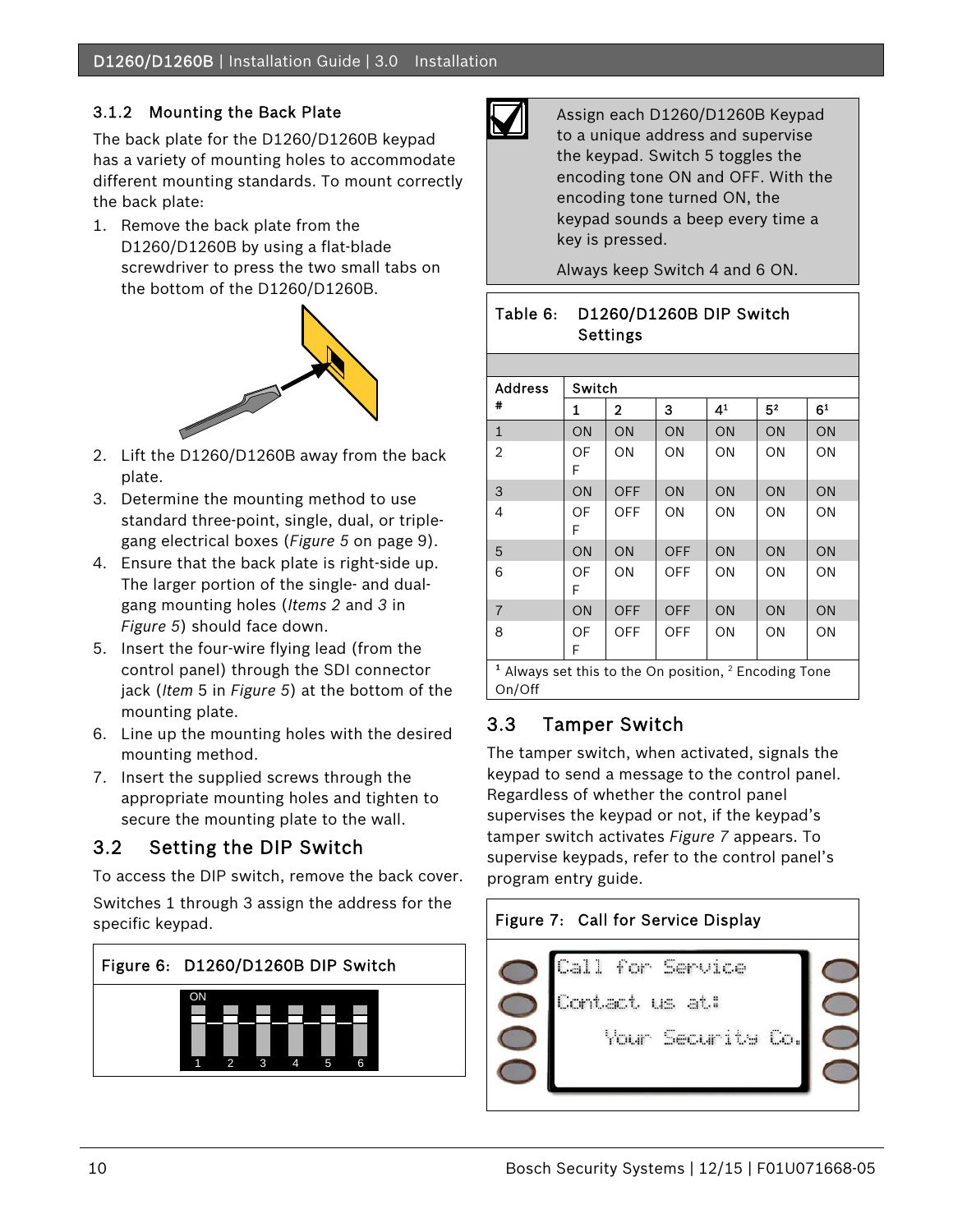The tamper switch activates when someone or something pulls the D1260/D1260B away from a flat surface.

# 3.4 Volume Control

.

Use a flat-blade screwdriver to adjust the keypad tones' volume (*Item 3* in *Figure 4* on page 8).



## 3.5 Wiring

Use a four-wire flying lead connector to connect the data and power connections between the D1260/D1260B and the control panel. The D1260/D1260B comes with a wiring assembly consisting of four color-coded flying leads and a female four-pin connector plug at one end. Wire resistance must not exceed 14  $Ω$ .



Excessive wire resistance degrades keypad performance.

Use 18 AWG (1.2 mm) wire when connecting a D1260/D1260B to a control panel.

To connect the D1260/D1260B to the control panel:

1. Power down the control panel.

Refer to *Steps 1* and *2* in refer to *Section 3.1.2 Mounting the Back Plate* on page 10.

2. Connect the flying leads of the wiring assembly (provided) to the wires from the control panel, as shown in *Figure 9*.

# Figure 9: Bosch Control Panel to Keypad Flying Leads Wiring **EVICE CONNECTIONS POWER DATA BUS A** DATA BUS B COMMON *1 - Represents the entire length between control panel and keypad 2 - SDI connector jack on keypad 3 - SDI power 4 - SDI Data Bus A 5 - SDI Data Bus B 6 - SDI common*

3. Turn the keypad over and plug in the wiring connector through the opening (*Item 5* in *Figure 5* on page 9) in the back of the enclosure base (*Figure 10*).





4. Replace the back plate. Align and insert the top two tabs of the enclosure into the top two tab slots of the back plate. Hold the top edges of the enclosure and back plate in position. Push the tabs inward and press the enclosure and back plate together until the cover snaps into place.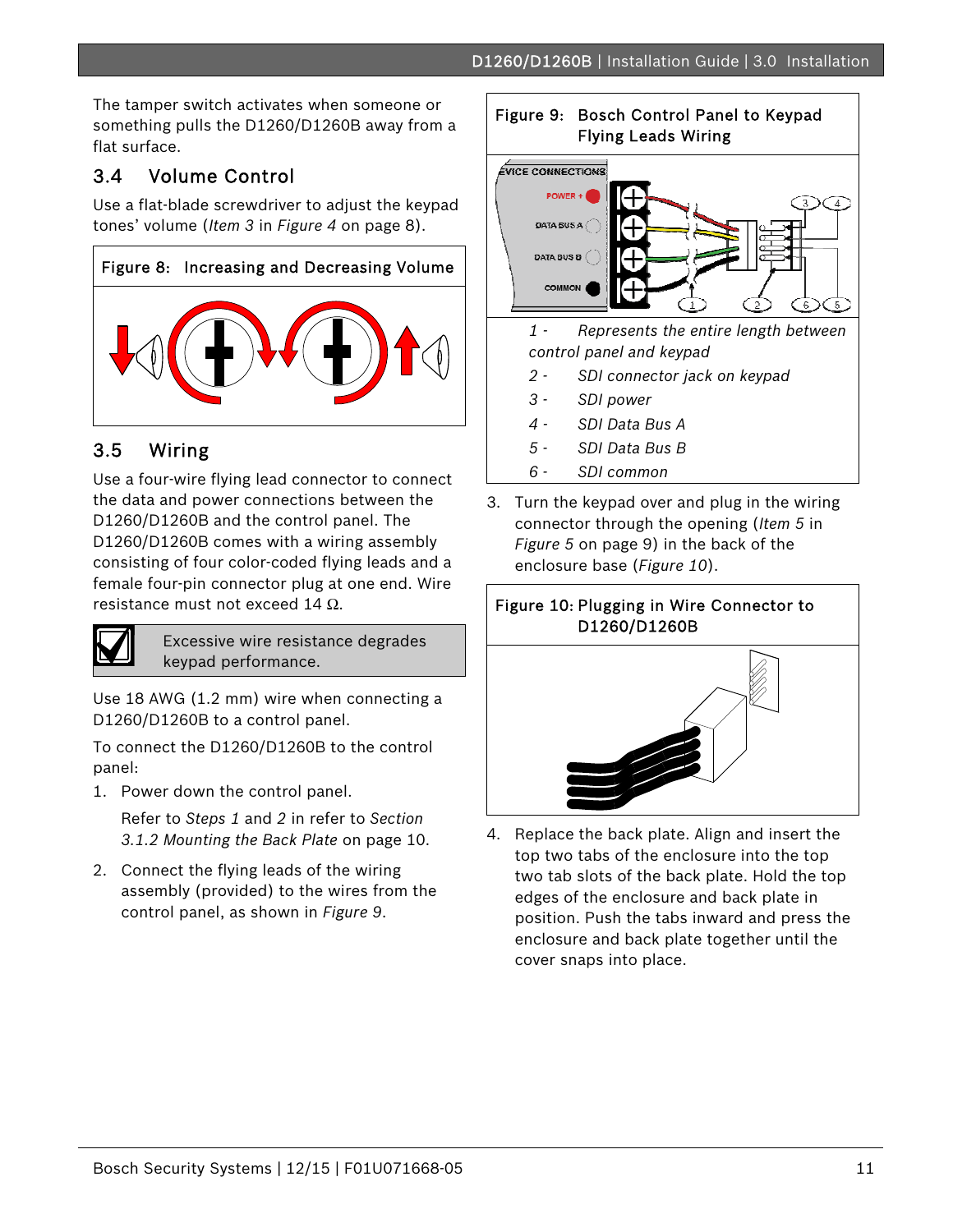# 4.0 Programming the Control Panel

The D1260/D1260B Keypad is compatible with Bosch Control Panels with versions 6.40 or higher. To program the D1260/D1260B, version 3.60 or higher of remote programming software (RPS) is required.

### 4.1 Enabling the D1260/D1260B Keypad

- 1. Double-click on the RPS icon.
- 2. Enter a valid username and password.
- 3. Double-click on the desired control panel.
- 4. Under "D9412 Program Record Sheet" locate the section called "COMMAND CENTER (9000MAIN)".



5. In the lower pane, locate Enhanced Command Center (Figure 11).



|                                    | CMD CTR ASSIGNMENTS CC Address 1 | <b>CC Address 2</b> | <b>CC Address</b> |
|------------------------------------|----------------------------------|---------------------|-------------------|
| Supervision                        | No                               | No                  | No                |
| Area Assignment                    |                                  | 1                   | 1                 |
| Scope                              | Panel Wide                       | Panel Wide          | No Keypad         |
| Area[s] in Scope                   | 12345678                         | 12345678            |                   |
| Enter Key Relay                    | 0                                | o                   | o                 |
| Enter Key Cycle Door               | No                               | No                  | No                |
| Assign Door                        | Door 1                           | No Door             | No Door           |
| Trouble Tone                       | Yes                              | Yes                 | Yes               |
| Entry Tone                         | Yes                              | Yes                 | Yes               |
| Exit Tone                          | Yes                              | Yes                 | Yes               |
| Arm Area Warning Tone              | Yes                              | Yes                 | No                |
| Close Door Warning Tone            | <b>Alle</b>                      | 4lo                 | No                |
| <b>Enhanced Command Center Yes</b> |                                  | No                  | No                |

6. Change Enhanced Command Center for the keypad address to Yes.



When toggling the parameter from No to Yes, reset the control panel to ensure it takes effect.

*Figure 11* assumes the keypad is CC Address 1.

For more information, refer to the control panel's program entry guide.

7. The Display Revision (Command 59) function (under USER INTERFACE (9000MAIN) Command Center Functions) must be enabled (E) in the control panel's programming for the D1260/D1260B to work (*Figure 12*).

#### Figure 12: Enable Display Revision Prompt in RPS

| <b>Authority Levels</b><br>FUNCTION LIST (9000MAIN)<br>FI-RELAY PARAMETERS (9000MAIN)<br>E-PASSCODES (RADXUSR1/RADXUSR2)<br>FI-POINTS (RADXPNTS) |       |                                       |                            |
|--------------------------------------------------------------------------------------------------------------------------------------------------|-------|---------------------------------------|----------------------------|
| EI-SCHEDULES (RADXSKED)<br>FI-ACCESS CONTROL (RADXAXS)<br>F BADXALIX1                                                                            |       |                                       |                            |
| COMMAND CENTER FUNCTIONS                                                                                                                         | Entry |                                       |                            |
| (24) User Command 9                                                                                                                              | P     |                                       |                            |
| (25) Bypass a Point - Command 0                                                                                                                  | P     |                                       |                            |
| (26) Unbypass a Point - Command 00                                                                                                               | P     |                                       |                            |
| (27) Reset Sensors - Command 47                                                                                                                  | E     |                                       |                            |
| [28] Change Relays - Command 54                                                                                                                  | P     |                                       |                            |
| [29] Remote Program - Command 43                                                                                                                 | P     |                                       |                            |
| (30) Move To Area - Command 50                                                                                                                   | Þ     |                                       |                            |
| (32) Display Revision - Command 59                                                                                                               | E     |                                       |                            |
| (33) Service Walk - (Use 99 + Enter key)                                                                                                         |       |                                       |                            |
| (34) Default Text - Command 57                                                                                                                   | P     |                                       |                            |
| (35) Change Skeds - Command 52                                                                                                                   | P     |                                       |                            |
| (128) Custom Function 128                                                                                                                        | P     |                                       |                            |
| (129) Custom Function 129                                                                                                                        | P     |                                       |                            |
| <b>V</b> Show Color<br>Last Modified:<br>12/05/02 04:15:25 PM<br>$\Gamma$ Pivot                                                                  |       | Last Receive:<br>12/05/02 04:06:30 PM | Last Sen<br>12/05/02 04:18 |

8. After completing a RPS programming session, but before exiting RPS, reset the control panel by clicking the Reset control panel checkbox before clicking OK).

| <b>End Session</b> |                                  |        |  |
|--------------------|----------------------------------|--------|--|
| ₩                  | Hang up the current connection ? |        |  |
|                    | <br><b>▽</b> Reset Panel         | Cancel |  |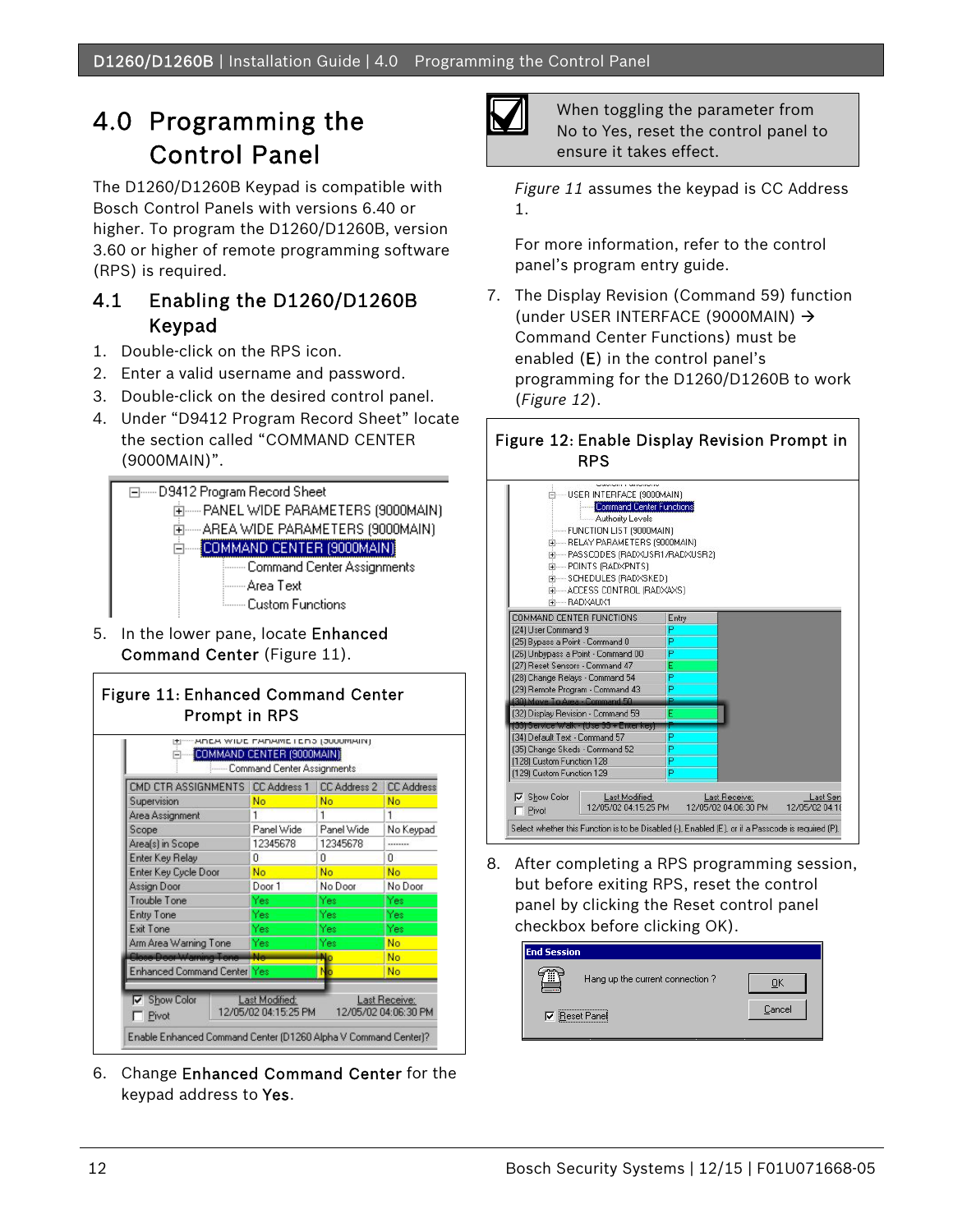9. If the control panel is not reset, the keypad shows Incorrect Panel program settings…"Enhanced CMD CTR" should be set to YES.

.



## 4.2 Programming Area Names

When the D1260/D1260B is installed with a B9512G, B8512G, or

D9412GV4/D7412GV4/D7212GV4 (firmware version 2.00 or greater) control panel, the Area Name is entered in the Area Name parameters.

When the D1260/D1260B is installed with older Bosch Control Panels, Points 240 to 247 are used for the Area Text Name for the Area (1 to 8) that the keypad is assigned to.

When the D1260/D1260B is installed with the D7212x Control Panel, Points 240 to 243 can be used for Area Text Name for the Area (1 to 4) that the keypad is assigned to.

Points 240 to 247 can still be used in D9412 and D9112 systems to detect alarms, although any custom point text that is point specific is displayed as the Area Name Text.

For example, if a D1260/D1260B is assigned to Area 1, and the name of Area 1 is "WAREHOUSE," then you would program the word "WAREHOUSE" into Point 240.

Refer to *Table 7* for Area Name Text assignments. This point text is used in the Bosch Control Panels to program the Area Names.

#### Table 7: Area/Point Numbers and Area **Text**

| Area<br># | Pt # | Area Name Text - up to 16 characters |
|-----------|------|--------------------------------------|
| $1*$      | 240  |                                      |
| $2*$      | 241  |                                      |
| $3*$      | 242  |                                      |
| $4^*$     | 243  |                                      |
| 5         | 244  |                                      |
| 6         | 245  |                                      |
| 7         | 246  |                                      |
| 8         | 247  |                                      |

\*D7212G uses Points 240 to 243 for Area Name Text.

## 4.3 Programming Security Company Information

Select Security Co. Info from the D1260/D1260B's Help? menu to enter your security company's phone number in case a subscriber needs to contact you.

#### 4.3.1 D9412x, D9412 and D9112 Control Panels

If the keypad is connected to the D9412x, D9412, or D9112 Control Panel, use the following steps to program your security company's name and phone number.

- 1. Double-click on the RPS icon.
- 2. Enter a valid username and password.
- 3. Double-click on the desired control panel.
- 4. Under "D9412 Program Record Sheet" locate the section called "PASSCODES (RADXUSR1/RADXUSR2)".

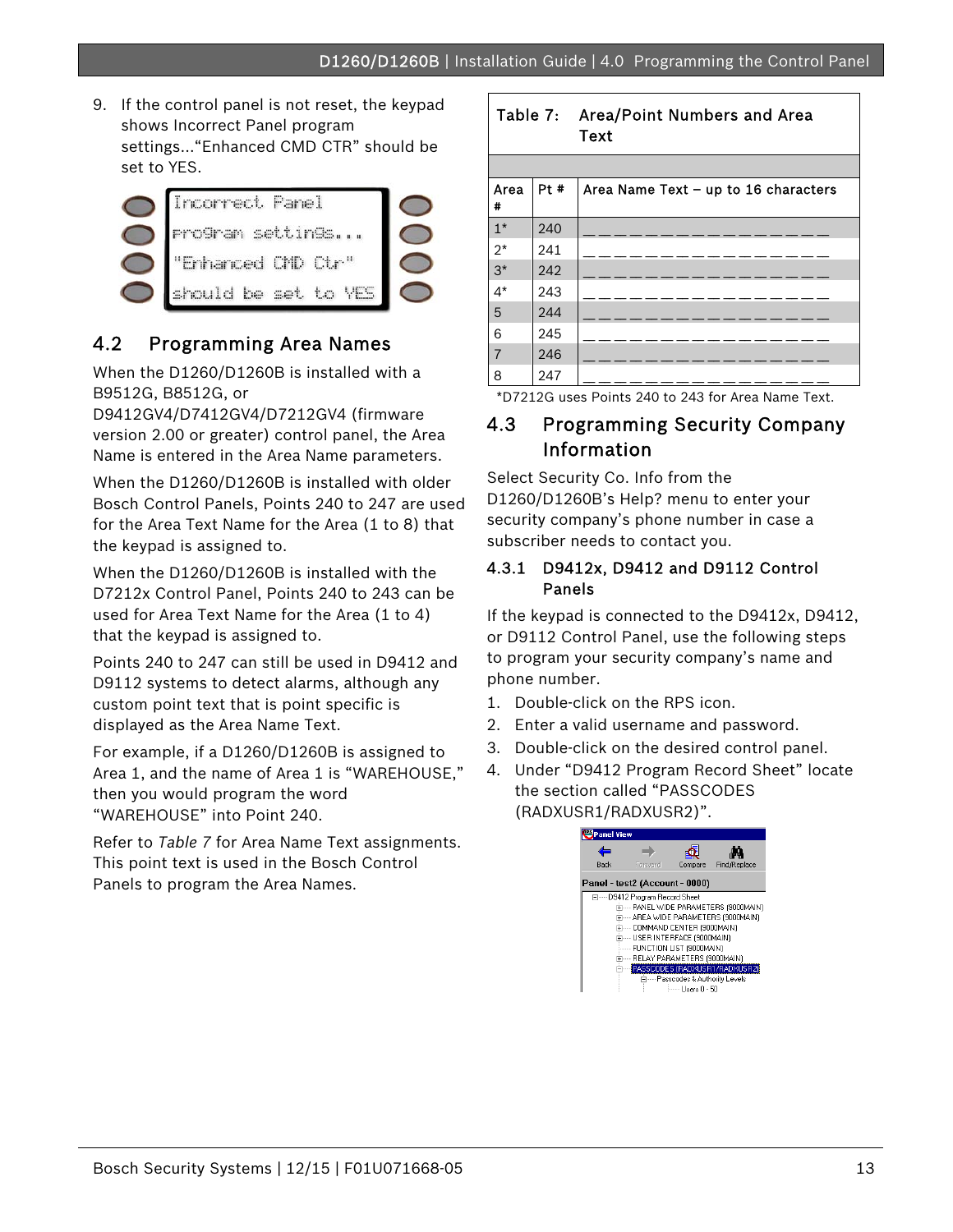5. Under Passcodes & Authority Levels, select Users 201 - 249.



| ⊟······ Passcodes & Authority Le |
|----------------------------------|
| ¦------ Users 0 - 50             |
| ⊱----- Users 51 - 100            |
| i------ Users 101 - 150          |
| ⊱—— Users 151 - 200              |
| Users 201 - 249                  |

6. Scroll down the rows of Users to row User 249.

| Users 201 - 249     | User Name                                        |
|---------------------|--------------------------------------------------|
| User <sub>239</sub> | USER 239                                         |
| User 240            | USER 240                                         |
| User 241            | USER 241                                         |
| User 242            | <b>USER 242</b>                                  |
| User 243            | LISER 243                                        |
| User 244            | <b>USER 244</b>                                  |
| User 245            | <b>USER 245</b>                                  |
| User 246            | <b>USER 246</b>                                  |
| User 247            | <b>USER 247</b>                                  |
| <b>User 248</b>     | USER 248                                         |
| User 249            | <b>USER 249</b><br>,,,,,,,,,,,,,,,,,,,,,,,,,,,,, |

7. Double-click on the User 249 cell.

A dialog box appears asking to change the text USER 249.

| <b>User Name</b>                                  |
|---------------------------------------------------|
| - Data Value                                      |
|                                                   |
| USER 249                                          |
|                                                   |
|                                                   |
|                                                   |
| $\ensuremath{\underline{\mathbb{C}}}$ ancel<br>QK |
|                                                   |

- 8. Type the phone number of the security company.
- 9. Click OK to finish.

The new number appears in the cell for User 249.

| . . | -------<br>- |
|-----|--------------|
|     |              |
|     | -            |

- 10. Click the Connect icon to connect to the control panel.
- 11. Select Send RPS Data to Panel to send the changes to the control panel.
- 12. Click OK to start the transfer.

The Send to panel dialog box appears with an animation of blue dots moving from the PC icon to the panel icon. The updating is complete when both progress bars are full and the words "Synchronization complete" appear.

The control panel is updated with the security company's phone number.

#### 4.3.2 D7412x, D7412, D7212x, and D7212 Control Panels

Follow the same steps in *Section 4.3.1 D9412x, D9412 and D9112 Control Panels* on page 13, except in *Step 5*, use User 99 to enter the phone number.

## 4.4 99 + Enter "Setup?" Function

Access the Setup function by pressing [9] [9] [Enter], Next>, Setup?>.

The adjustable functions available in this menu control brightness and contrast (*Figure 13* to *Figure 15*)

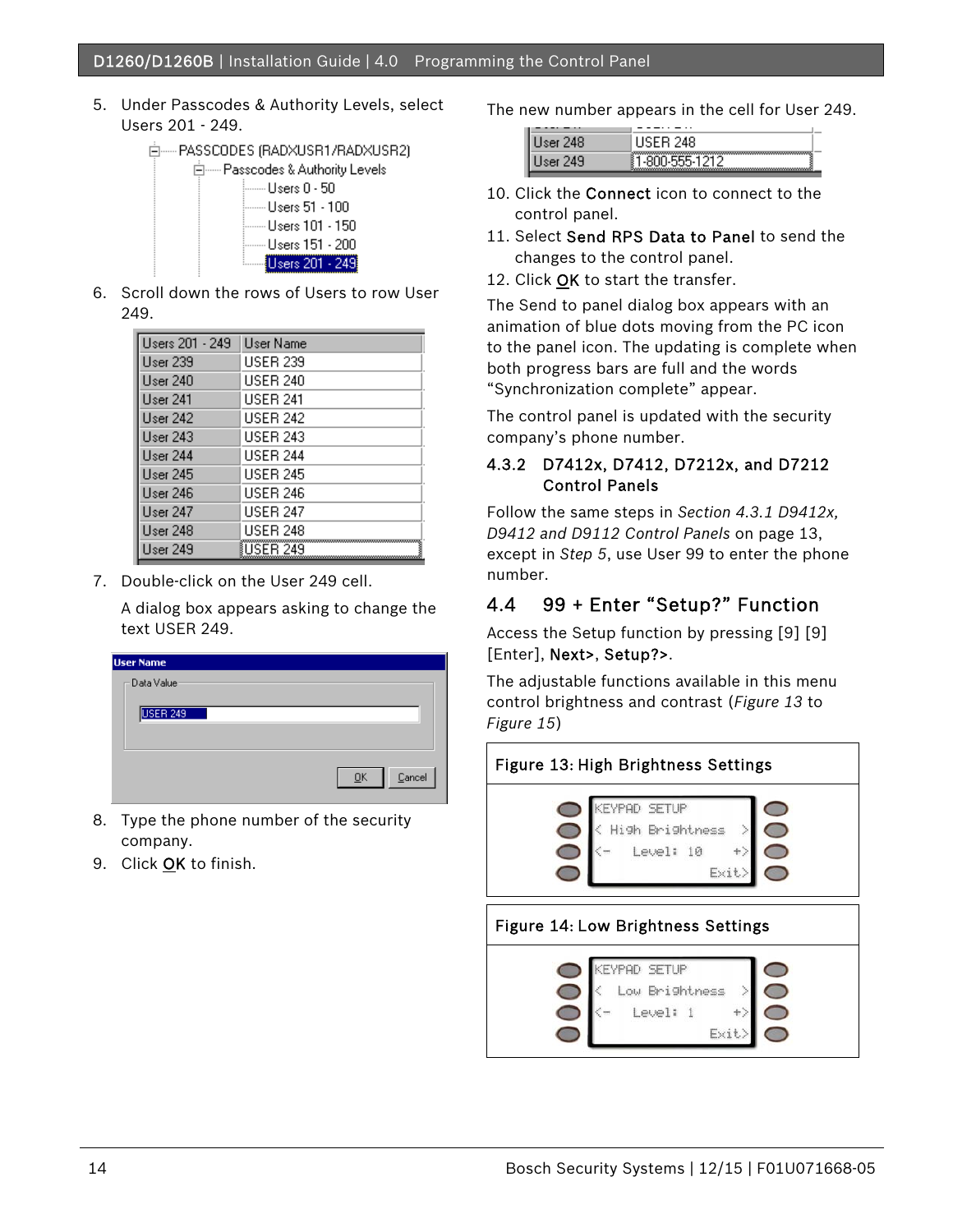

Each of these selections have <- Level +> soft keys on either side of the display that allows you to increase (+) or decrease (-) the setting. The High and Low Brightness are associated with Command 49's Bright Display and Dim Display settings.

This menu also shows the Keypad address, whether the Encoding Tone is On or Off, and the Keypad software revision.



## 4.5 Programming Custom Functions

Refer to the control panel's program entry guide for full details on how to program Custom Functions.

## 4.6 Adding "Service Walk" to D7412x/D7412/D7212x/D7212 Service Menu

The Service Walk function does not appear as a soft key in the Service Menu for D7412x, D7412, D7212x, D7212 control panels.

- 1. Double-click on the RPS icon.
- 2. Enter a valid username and password.
- 3. Double-click on the desired control panel.
- 4. Under "D9412 Program Record Sheet" locate the section called "USER INTERFACE (9000MAIN)."
	- □----- D7412 Program Record Sheet
		- 由----- PANEL WIDE PARAMETERS (9000MAIN)
		- 由----- AREA WIDE PARAMETERS (9000MAIN)
		- 由----- COMMAND CENTER (9000MAIN)
		- E USER INTERFACE (9000MAIN) **Command Center Functions** Authority Levels
- 5. Scroll down the list of commands in the lower pane to "(33) Service Walk - (Use 99 + Enter key)."

fot) nishiga ulawanci - muuniquri na (33) Service Walk - (Use 99 + Enter key)

6. Double-click on the P cell.

A dialog box appears with the different settings for the Service Walk command.

| (33) Service Walk - (Use 99 + Enter key) |                                                                                   |  |
|------------------------------------------|-----------------------------------------------------------------------------------|--|
| Data Value<br>IÞ                         | $\underline{\mathsf{Q}}\mathsf{K}$<br>$\ensuremath{\underline{\mathbb{C}}}$ ancel |  |
| Values<br>le<br>P                        |                                                                                   |  |
|                                          |                                                                                   |  |
|                                          |                                                                                   |  |

For the D7412x, D7412, and D7212x, D7212 Control Panels, the Service Walk command must be set to E (enabled) or P (password enabled) to be accessible from the D1260/D1260B Keypad.

- 7. Click on either E or P.
- 8. Click OK.
- 9. Select "FUNCTION LIST (9000MAIN)" in the D7412 Program Record Sheet tree.
	- 日 …… D7412 Program Record Sheet
		- 亩----- PANEL WIDE PARAMETERS (9000MAIN).
		- 亩-----AREA WIDE PARAMETERS (9000MAIN).
		- 亩----- COMMAND CENTER (9000MAIN).
		- 亩······· USER INTERFACE (9000MAIN) -
		- FUNCTION LIST (9000MAIN)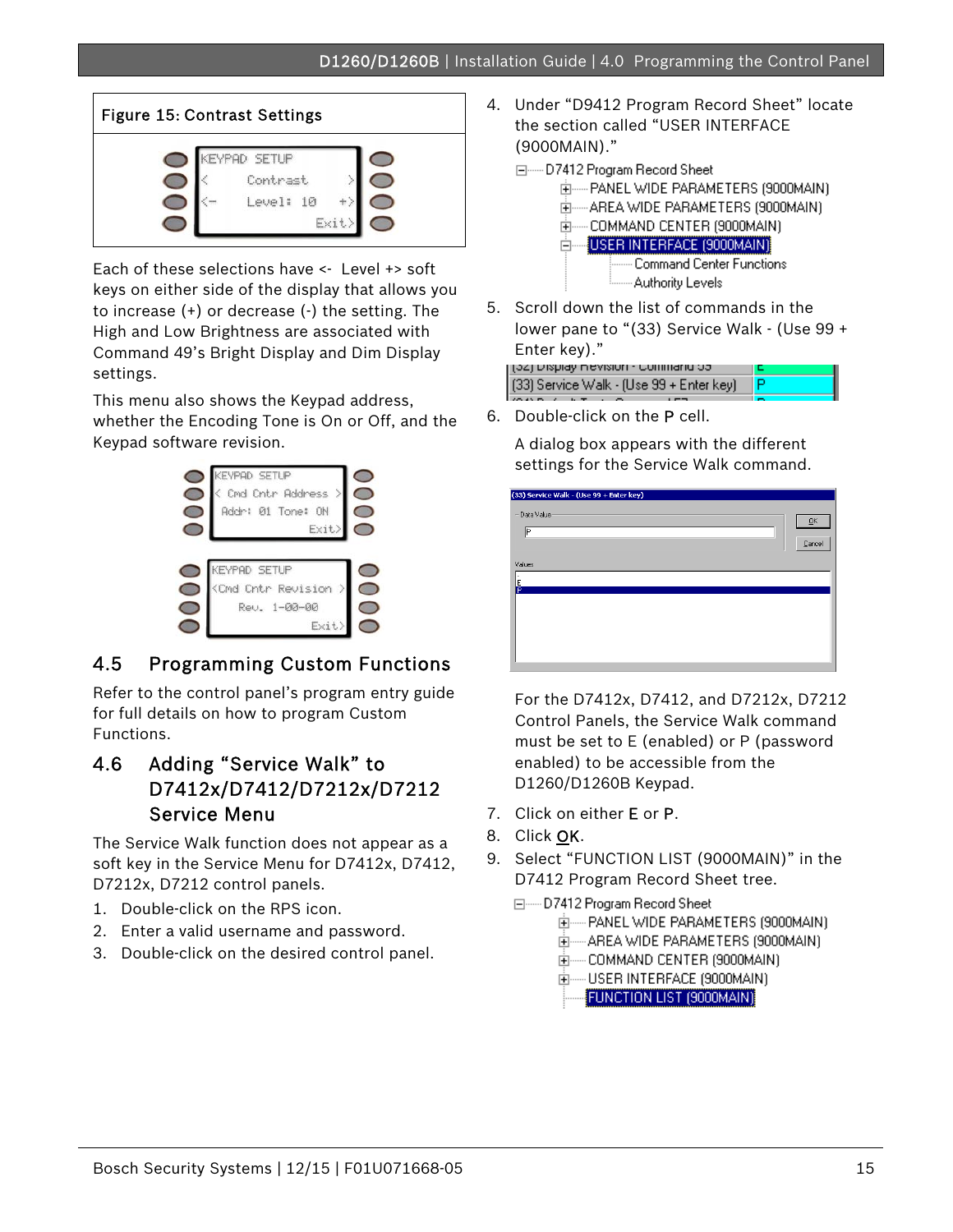10. In the pane below, scroll down the menu list to the next open Menu Item space for the keypad (assuming it is CC Address 1).

| Menu Item 15 |  |
|--------------|--|

11. Double-click on the 0 cell to open a dialog box to change the Function number.

| Function #<br>Data Value<br>Þ<br>Increment: | l1                           | $\underline{\mathsf{Q}}\mathsf{K}$<br>$\ensuremath{\underline{\mathbb{C}}}$ ancel |
|---------------------------------------------|------------------------------|-----------------------------------------------------------------------------------|
| Ranges<br>Min<br>32<br>128                  | Max<br>30<br>35<br>37<br>131 |                                                                                   |

12. Enter a Data Value from 0 to 33.

#### 13. Click OK.

Menu Item 15 is now set to Function 33 but still does not appear in the keypad menu.



14. Double-click on the yellow No cell to open a dialog box to change the value.



- 15. Select Yes and click OK to exit.
- A green Yes cell appears next to the Menu Item.

| in vita ta 1991 ti<br>. . | c | <b>Contract</b> |  |
|---------------------------|---|-----------------|--|
| Menu Item 15.             |   |                 |  |
|                           |   |                 |  |

16. Follow *Steps 10* to *12* in *Section 4.3.1 D9412x, D9412 and D9112 Control Panels* on page 13 to update the control panel.

The Service Walk command now appears in the D1260/D1260B Keypad display.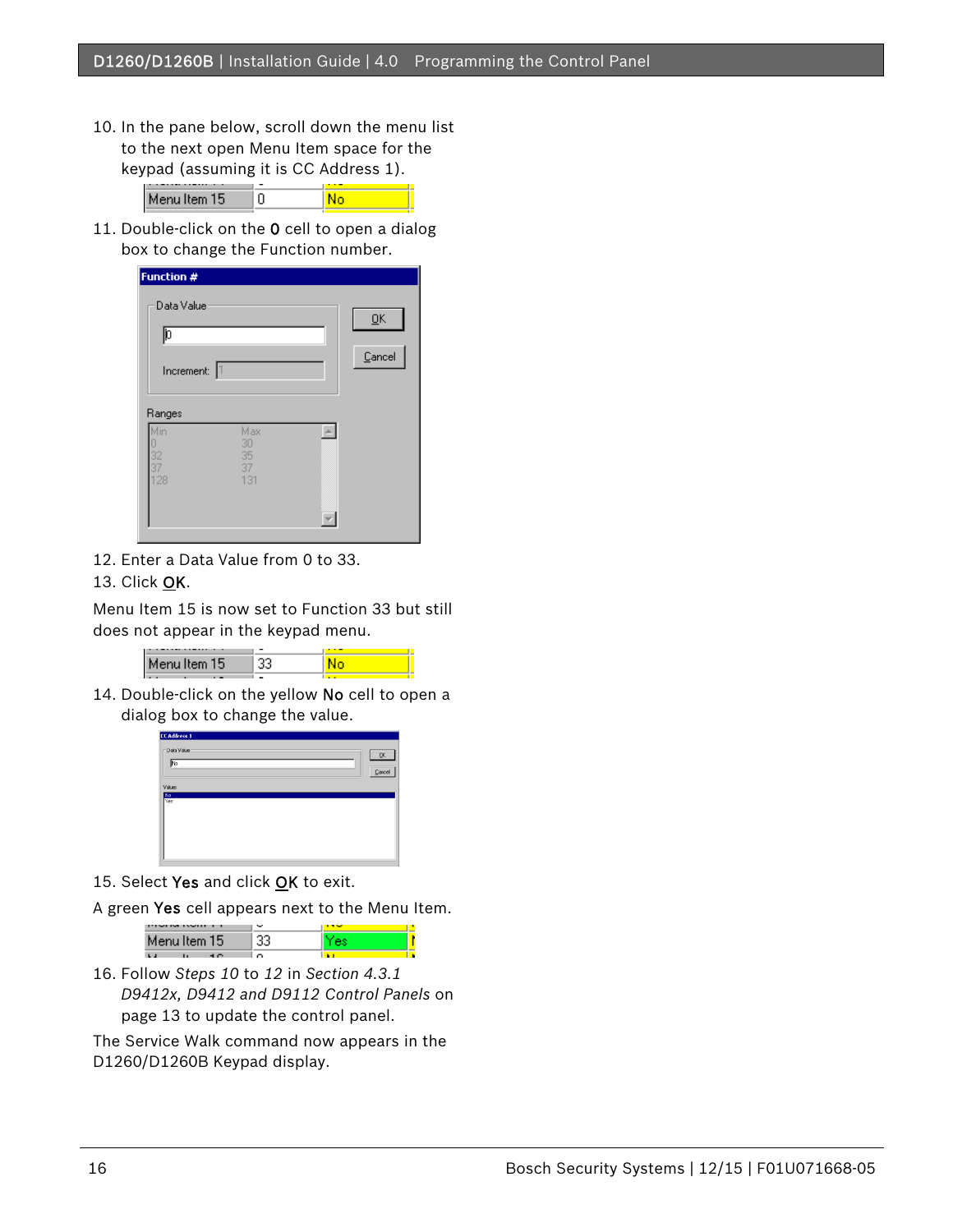# 5.0 Specifications

.

| Table 8: D1260/D1260B Specifications |                      |                                                                         |                                                 |  |
|--------------------------------------|----------------------|-------------------------------------------------------------------------|-------------------------------------------------|--|
|                                      |                      |                                                                         |                                                 |  |
| Power<br>Requirements                | Voltage              | Nominal                                                                 | 12 VDC                                          |  |
|                                      | Standby              | Idle                                                                    | 135 mA                                          |  |
|                                      | Current              | Maximum*                                                                | 208 mA                                          |  |
|                                      |                      |                                                                         | * with speaker and display backlight at maximum |  |
| Enclosure                            | Dimensions           | $(H \times W \times D)$                                                 |                                                 |  |
|                                      | D1260                | 10.9 cm x 20 cm x 2.6 cm<br>$(4.6$ in. x 8.2 in. x 0.8 in.)             |                                                 |  |
|                                      | D1260B               | 12.6 cm x 21 cm x 3.2 cm<br>(5.0 in. x 8.2 in. x 1.3 in.)               |                                                 |  |
|                                      | Weight               | 439 g (15.5 oz.)                                                        |                                                 |  |
|                                      | Color                | D1260                                                                   | Off white                                       |  |
|                                      |                      | D1260B                                                                  | Off white and dark gray                         |  |
|                                      |                      | <b>D1260BLK</b>                                                         | <b>Black</b>                                    |  |
|                                      |                      | D1260R                                                                  | Red                                             |  |
|                                      |                      | D1260W                                                                  | White                                           |  |
|                                      | Material             |                                                                         |                                                 |  |
|                                      | D1260                | GE CYCOLOY® CH10 UL94-HB Fire Rated                                     |                                                 |  |
|                                      | D1260B               | CHI MEI POLYLAC® PA-747 with UV Stabilizer<br><b>UL94-HB Fire Rated</b> |                                                 |  |
|                                      | Environmental        | Intended for indoor use                                                 |                                                 |  |
| Temperature                          | Operating            | 0°C to +49°C<br>(+32°F to +120°F)                                       |                                                 |  |
|                                      | Relative<br>Humidity | 95% + 2% @ +49°C (+120°F)                                               |                                                 |  |
| <b>Display</b>                       | <b>Type</b>          | <b>Backlit LCD</b>                                                      |                                                 |  |
|                                      | <b>Size</b>          | 8.6 cm x 3.6 cm<br>(3.4 in x 1.4 in)<br>4 lines x 20 characters         |                                                 |  |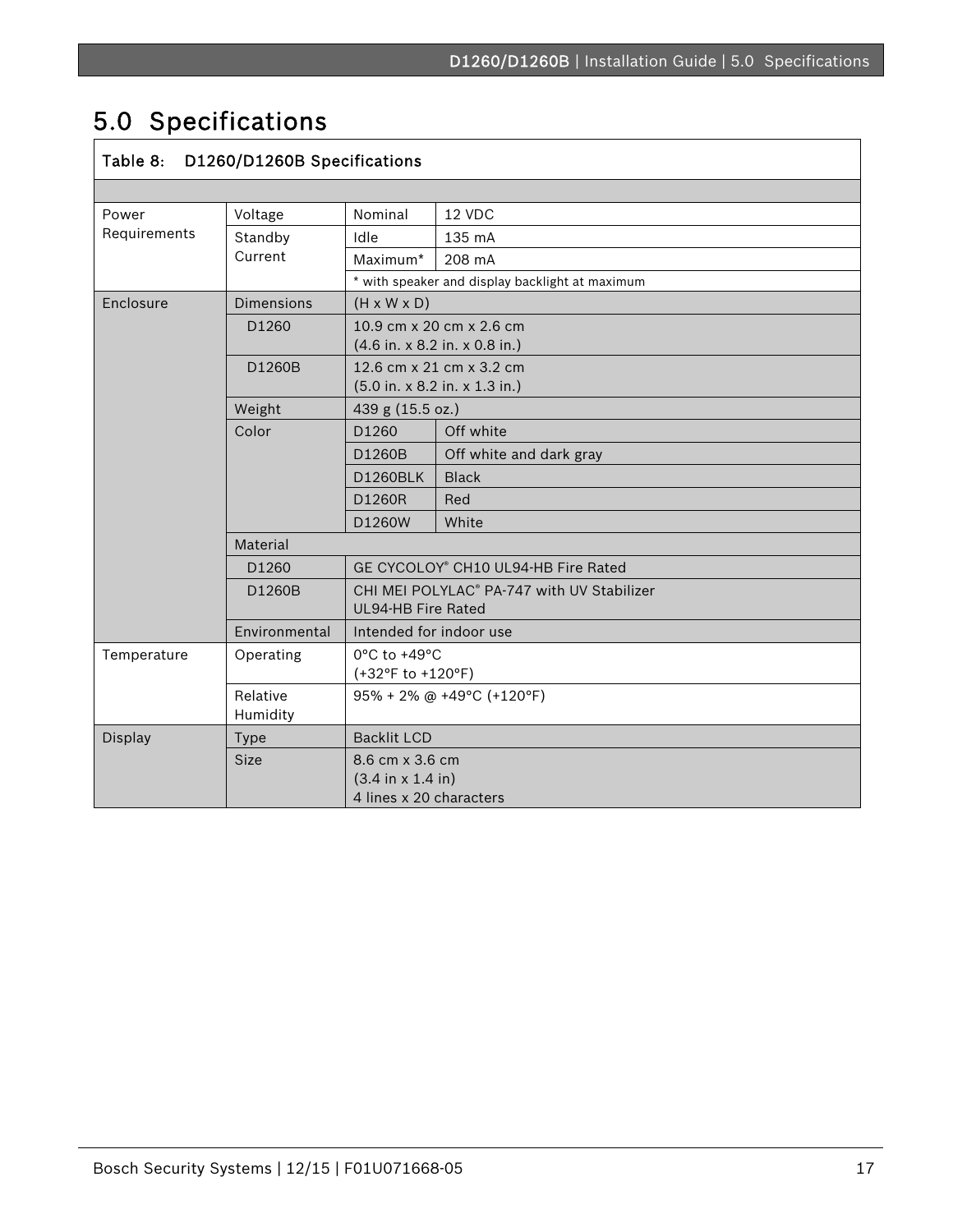Notes: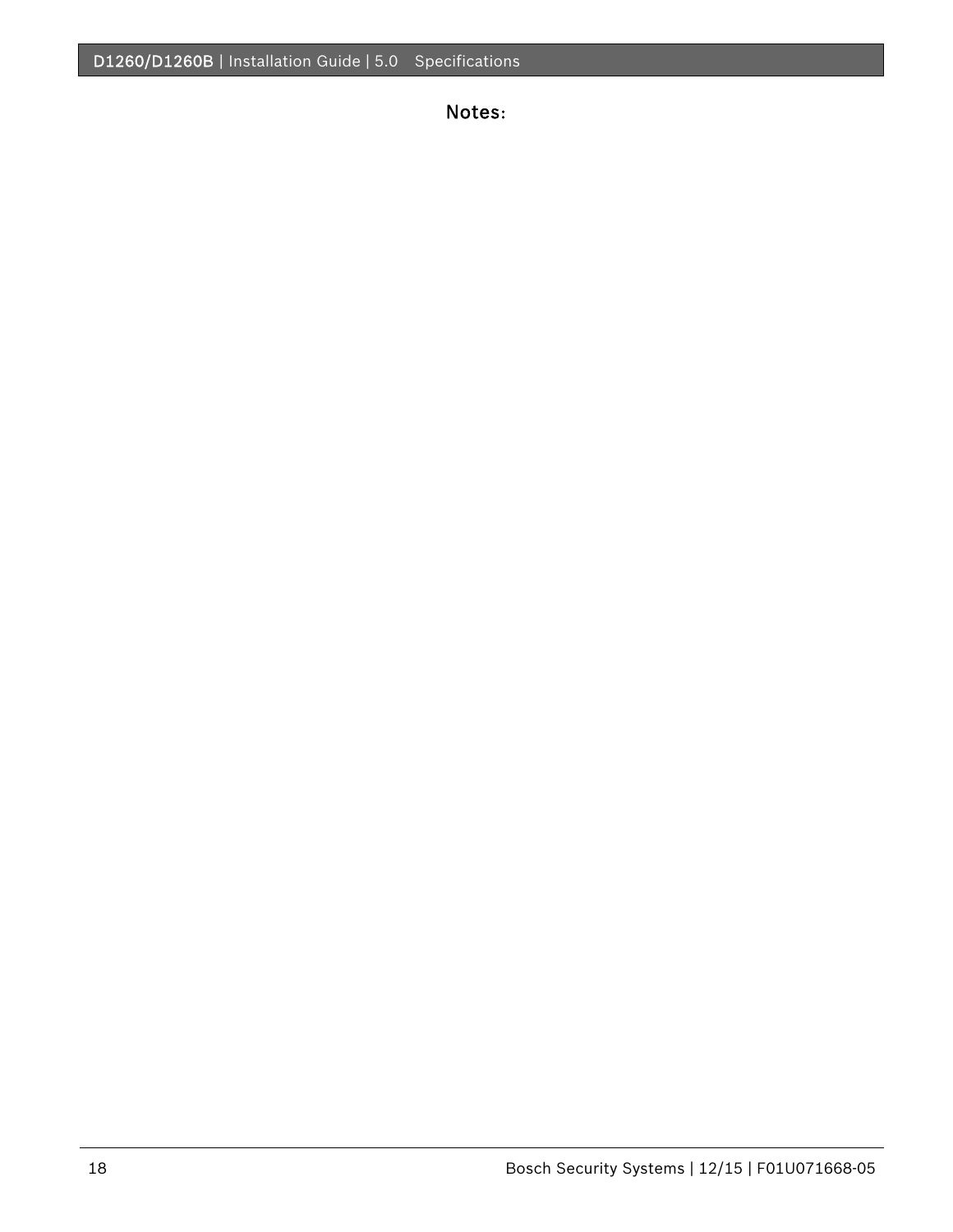Notes:

.